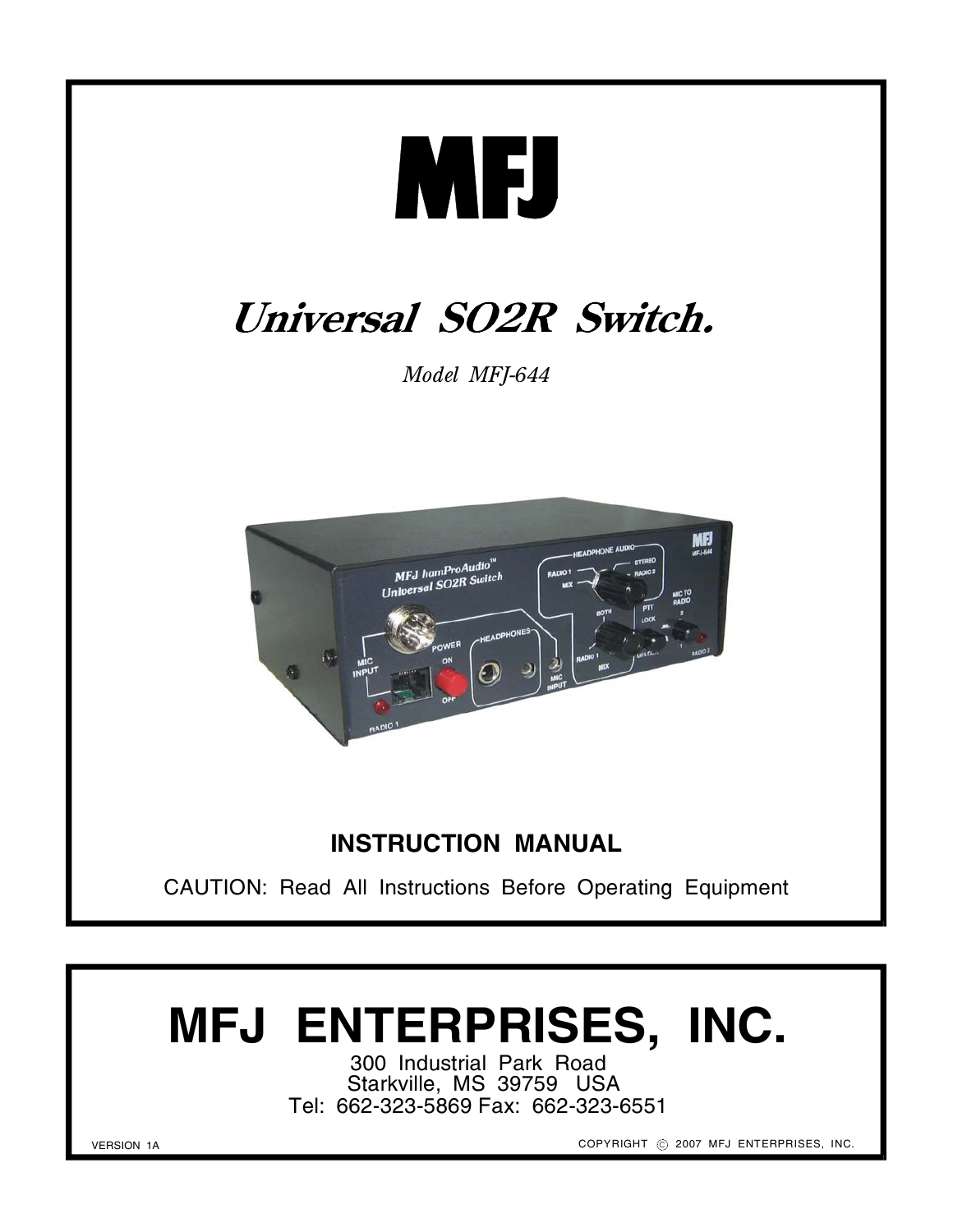# **TABLE OF CONTENTS**

| <b>TOPIC</b>                                 |                                                       | <b>PAGE</b> |  |  |  |
|----------------------------------------------|-------------------------------------------------------|-------------|--|--|--|
| <b>TABLE OF CONTENTS</b><br>1.               |                                                       |             |  |  |  |
| 2.<br><b>LIST OF FIGURES AND TABLES</b>      |                                                       |             |  |  |  |
| 3.<br><b>INTRODUCTION AND FEATURES</b>       |                                                       |             |  |  |  |
| 4.<br>SYSTEM CONTROLS AND INDICATORS         |                                                       |             |  |  |  |
| 5.<br><b>SYSTEM SETUP</b>                    |                                                       |             |  |  |  |
| <b>INTERNAL HEADERS</b><br>a.                |                                                       |             |  |  |  |
| <b>INTERNAL JUMPER BLOCKS</b><br>$h_{\cdot}$ |                                                       |             |  |  |  |
| <b>CABLES</b><br>$c_{\cdot}$                 | 13                                                    |             |  |  |  |
| <b>POWER</b><br>d.                           | 13                                                    |             |  |  |  |
| <b>HEADPHONES</b><br>e.                      | 14                                                    |             |  |  |  |
| f<br><b>RADIO AUDIO</b>                      |                                                       |             |  |  |  |
| 7. THEORY OF OPERATION                       | 14                                                    |             |  |  |  |
| 8. MFJ-644 EASY-START INSTRUCTIONS           |                                                       |             |  |  |  |
| 9. IN CASE OF DIFFICULTY                     | 18                                                    |             |  |  |  |
| <b>10.TECHNICAL ASSISTANCE</b>               |                                                       |             |  |  |  |
| <b>LIST OF FIGURES</b>                       |                                                       |             |  |  |  |
| Figure 1                                     | <b>Front Panel Jacks and Controls</b>                 | 4           |  |  |  |
| Figure 2                                     | <b>Rear Panel Jacks and Controls</b>                  | 5           |  |  |  |
| Figure 3                                     | <b>Internal Headers</b>                               | 6           |  |  |  |
| Figure 4-10                                  | Internal Jumper Blocks                                | $7 - 11$    |  |  |  |
| Figure 11                                    | Yaesu Mic Jack Pinout, Front View                     | 12          |  |  |  |
| Figure 12                                    | <b>Block Diagram</b>                                  | 15          |  |  |  |
| Figure 13                                    | Schematic                                             | 17          |  |  |  |
| <b>LIST OF TABLES</b>                        |                                                       |             |  |  |  |
| Table 1                                      | Sample Jumper Settings Table for Yaesu FT-1000 Series | 12          |  |  |  |
| <b>Table 2</b>                               | 13                                                    |             |  |  |  |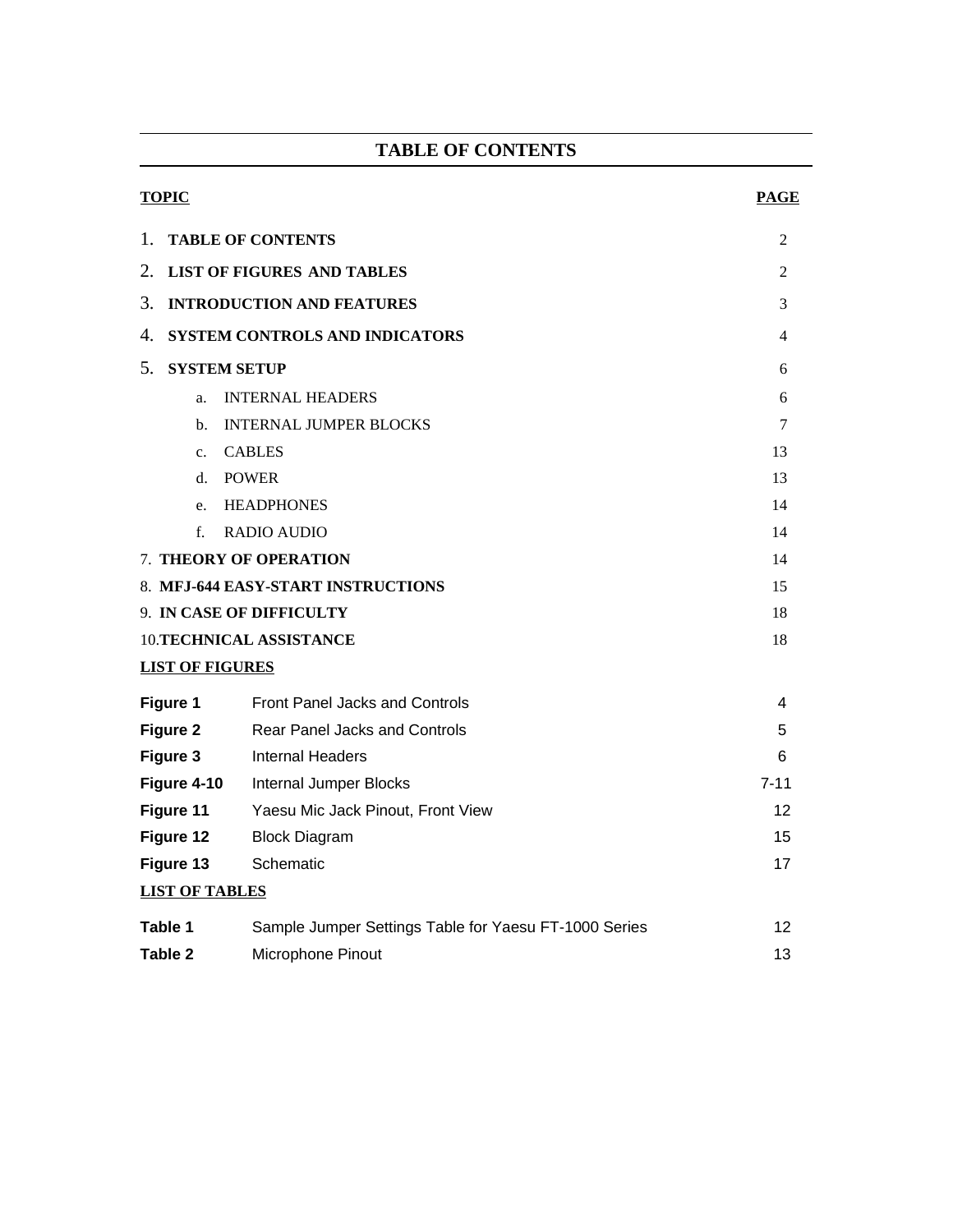# **INTRODUCTION & FEATURES**

#### **INTRODUCTION:**

The MFJ-644 *hamProAudio* **Universal SO2R Switch** is a quality Single Operator 2 Radio Switch. With the ability to switch the microphone audio between 2 radios and full control of the audio from both radios, you will have the ultimate **SO2R** switch at a great value.

**hamProAudio Quality:** Designed with the serious ham in mind. Choice of components and extensive RF filtering and bypassing allows for a unit designed for an RF environment.

**Designed for ease of use:** Set the internal jumpers for the MFJ-393 Professional Boom-Mic Headphones, The Heil Pro Set series of Boom-Mic Headsets or even a Computer Boom-Mic Headset.

**Instant visual indication of transmit audio path:** With wide spaced LED indicators you instantly know which radio your audio is being passed to.

**Choice of PTT function:** Use your microphone PTT switch, a foot or hand switch, or the convenient PTT switch located on the front of the MFJ-644.

**Full control of audio output:** With Mix, Radio 1, Stereo, or Radio 2 in the headphones you can instantly select how you want to hear the audio in the headphones.

**Full control of accessories:** Additional inputs and dual outputs for your keyer and 2 lines to control anything you want or need to switch an antenna between radios or key an amplifier.

**Rugged Construction:** Attractive all-metal cabinet, conservative component selection and extensive RF filtering ensure solid performance for years to come. Fully covered by MFJ's "No Matter What" one year limited warranty.

**IMPORTANT: Before attempting to operate your MFJ-644, please read the manual thoroughly. It contains important detail about setting up your unit to obtain the best performance.**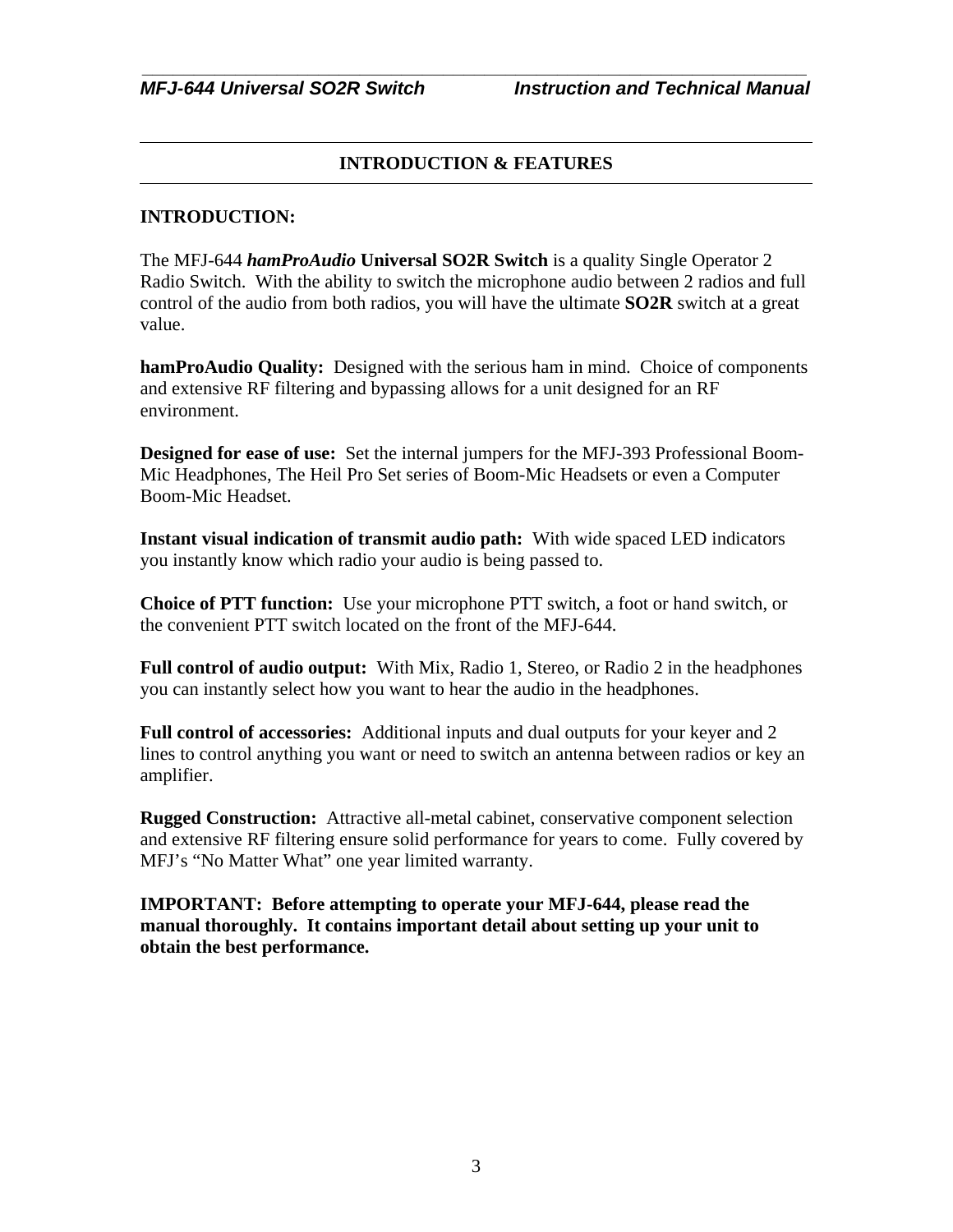# **SYSTEM CONTROLS AND INDICATORS**

### **Front Panel Jack and Controls**



**Figure 1: MFJ-644 Front Panel Jacks and Controls**

**1. Radio 1 LED Indicator:** Indicates Radio 1 is selected for microphone audio.

**2. RJ-45 Microphone Input Jack:** Accepts input from a standard RJ-45 Microphone.

**3. 8-Pin Microphone Input Jack:** Accepts input from a standard 8 pin round microphone.

**4. Power Switch:** Turns the unit on or off.

**5. ¼ Inch headphone Jack**: Stereo jack to hook up a standard set of ¼ inch stereo headphones.

**6. 3.5 –mm stereo headphone jack:** Stereo jack to hook up a pair of quality stereo 3.5–mm headphones.

**7. 3.5 –mm microphone input connector.** Microphone input. Phantom voltage is also available on the either the tip or ring for your specific need.

**8. Mix Control:** Control the audio from either radio from Radio 1 only to Radio 2 only and everything in between when in the Mix position.

**9. Audio selection switch:** Choose from Mix, Radio 1, Stereo or Radio 2 audio.

**10. PTT:** Use this locking switch to key the radio.

**11. Radio 1/ Radio 2-selection switch:** This switches between Radio 1 and Radio 2.

**12. Radio 2 LED indicator:** Indicates Radio 2 is selected for microphone audio.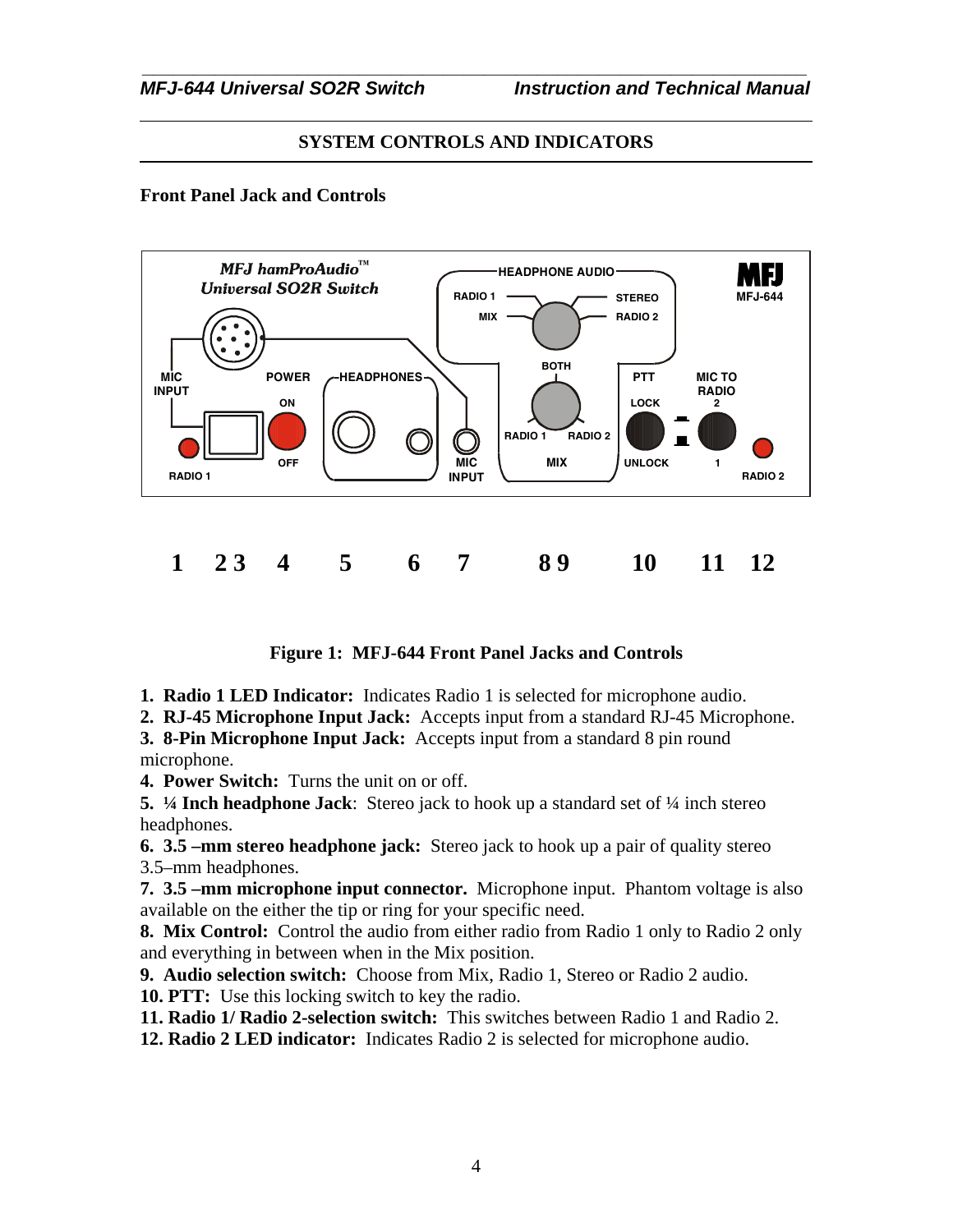# **SYSTEM CONTROLS AND INDICATORS**

### **Rear Panel Jacks**



# **Figure 2: MFJ-644 Rear Panel Jacks**

**1. Auxiliary Input:** This stereo 3.5 –mm jack allows 2 independent lines to be controlled.

**2. Auxiliary Output Radio 2:** This stereo 3.5 –mm jack allows the lines to be fed to radio 2 devices.

**3. Auxiliary Output Radio 1:** This stereo 3.5 –mm jack allows the lines to be fed to radio 1 devices.

**4. Key/Keyer in:** This 3.5 –mm jack allows a key or keyer to be passed through the unit. Can also be used as an additional auxiliary input.

**5. Key/Keyer out Radio 2:** This allows the Key or Keyer to be connected to Radio 2.

**6. Key/Keyer out Radio 1:** This allows the Key or Keyer to be connected to Radio 1.

**7. PTT Input:** This ¼ inch jack allow a foot or hand switch to be connected to the MFJ-644.

**8. Radio 2 Audio:** This 3.5 –mm jack allows audio to be fed from Radio 2.

**9. Radio 2 Output:** This is where either a MFJ-5398 or MFJ-5397MX connects the unit to your radio.

**10. Radio 1 Audio:** This 3.5 –mm jack allows audio to be fed from Radio 1

**11. Radio 1 Output:** This is where either a MFJ-5398 or MFJ-5397MX connects the unit to your radio.

**12. Power:** Accepts 2.1 –mm plug to supply 12-15 Vdc to the MFJ-644.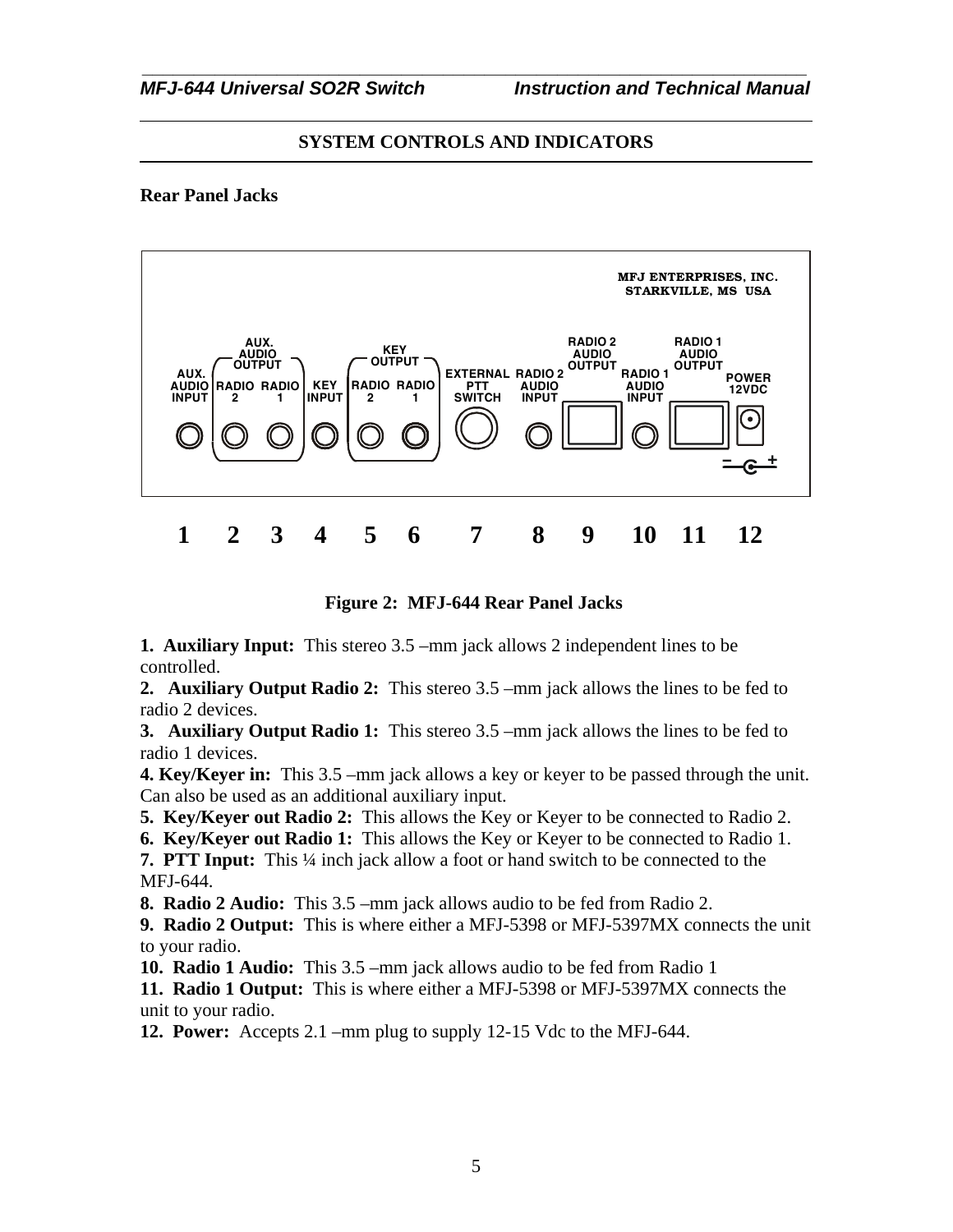#### **Internal Headers**



**Figure 3: MFJ-644 Internal Headers**

**1. Header 1:** This header allows phantom voltage to be fed to electret microphones Default is 0 volts pins 1-2 shorted. Move this jumper to pins 3-4 for 1.5 volts, 5-6 for 5 volts or 7-8 for 8 volts. If used with standard computer microphone/headphones set to 5 volts.

**2. Header 2:** This header allows the phantom voltage set by header 4 to be passed to the ring or tip of the Auxiliary input jack. Pins 1-2 place the voltage on the tip. Pins 3-4 place the voltage on the ring. Default is off. Pins 1-2 also place the voltage on the Microphone Input connector and must be shorted for stock microphones that require phantom voltage.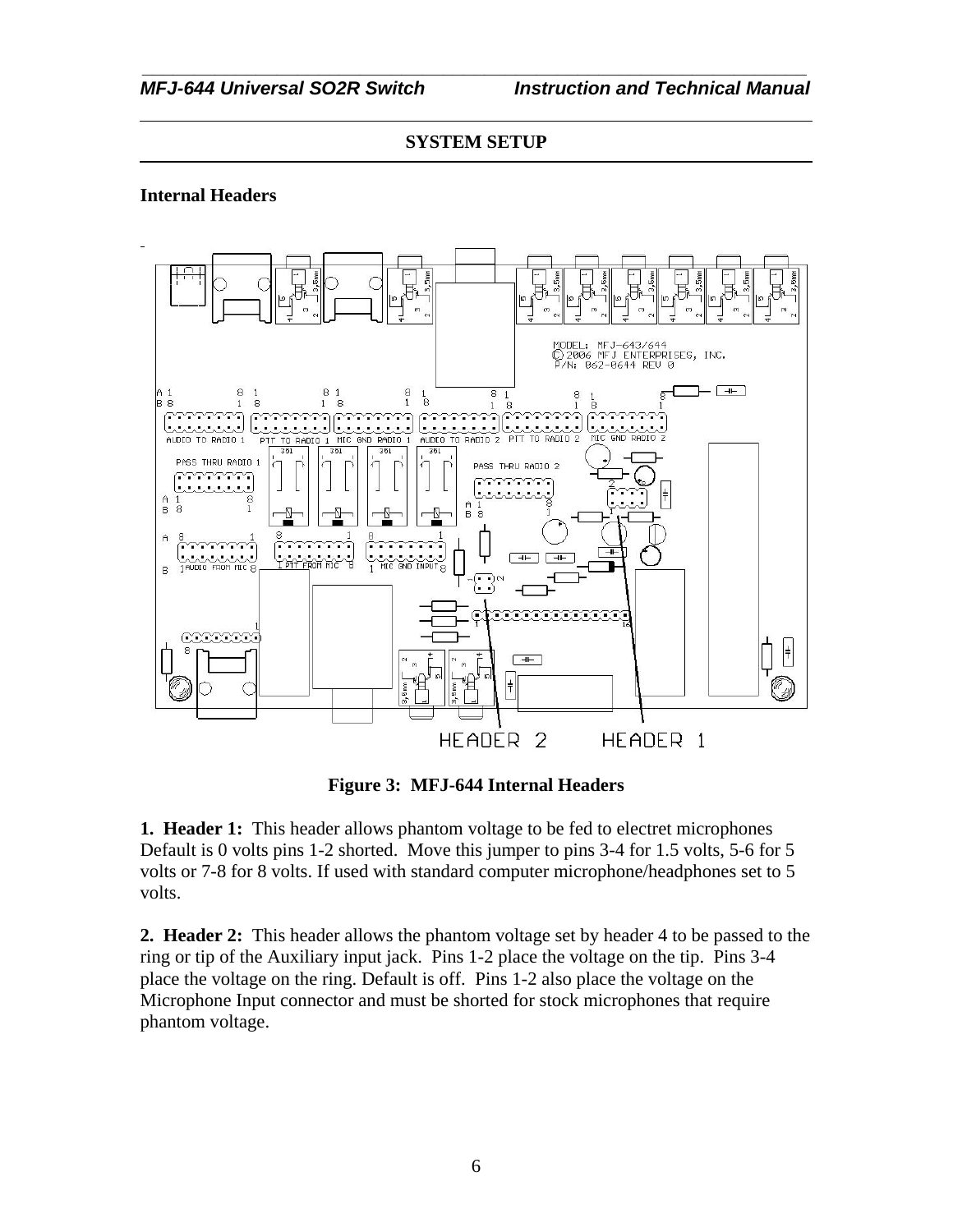*\_\_\_\_\_\_\_\_\_\_\_\_\_\_\_\_\_\_\_\_\_\_\_\_\_\_\_\_\_\_\_\_\_\_\_\_\_\_\_\_\_\_\_\_\_\_\_\_\_\_\_\_\_\_\_\_\_\_\_\_\_\_\_\_*

# **JUMPER DIAGRAMS (MFJ-644)**

The Jumper Installation diagrams within this instruction manual will help you in setting up your MFJ-644 to match your radio. If your radio is not listed with the diagram, it means that we have not verified your radio to use that diagram. You can try to install jumpers as indicated. If that does not work, please refer to the radio manual to identify the MIC pin assignment for you radio then follow the instructions given at the end of this section in the MFJ-644 instruction manual to install the jumpers. The diagrams assume that you are using 2 identical radios. If not than use the jumpers as required for the 2 different radios at radio1 and radio 2. If using a mic for a radio it was not designed for such as a Yaesu mic with a Kenwood radio do not use any of the pass/thru positions as damage could occur.

#### **Internal Jumpers**



**Figure 4: MFJ-644 Internal Jumpers**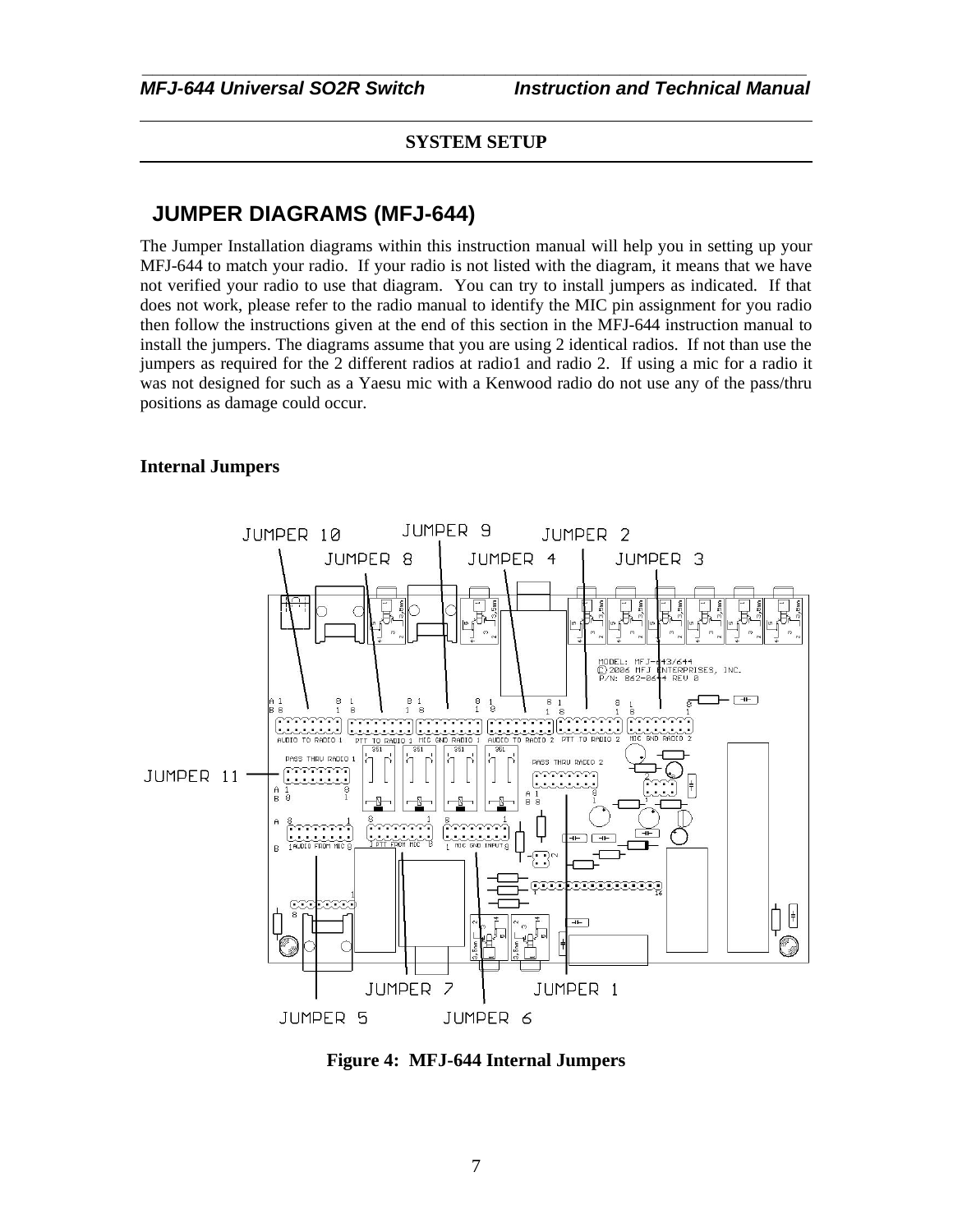*\_\_\_\_\_\_\_\_\_\_\_\_\_\_\_\_\_\_\_\_\_\_\_\_\_\_\_\_\_\_\_\_\_\_\_\_\_\_\_\_\_\_\_\_\_\_\_\_\_\_\_\_\_\_\_\_\_\_\_\_\_\_\_\_*

 Refer to Table 1 for common microphones. Consult your owner's manual to determine your specific microphone pinout.

**1. Jumper 1:** Pass/Thru Radio 2. This allows you to pass any other lines from the microphone for feature such as up/down/fast. Normally all lines that are not being used for the Mic Audio, Mic Ground and PTT line will be jumpered. . If using a non-standard mic such as a Kenwood with a Yaesu radio ensure that only lines that are compatible are connected.

**2. Jumper 2:** PTT to Radio 2. Place a jumper on the pin corresponding to the pin that your radio requires for PTT.

**3. Jumper 3:** Microphone Audio Ground to Radio 2. Place a jumper on the pin that corresponds to the pin that your radio requires for the shielded ground.

**4. Jumper 4:** Microphone Audio to Radio 2. Place a jumper on the pin that corresponds to the pin on your radio that feeds microphone audio to the radio.

**5. Jumper 5:** PTT from the Microphone. Place a jumper on the pin number that corresponds to the pin of your microphone that supplies the PTT line to the radio.

**6. Jumper 6:** Microphone Audio Ground. Place a jumper on the pin number that corresponds to the pin that supplies the shielded ground from the microphone.

**7. Jumper 7:** Microphone Audio Input. Place a jumper on the pin number that corresponds to the pin that supplies microphone audio.

**8. Jumper 8:** PTT to Radio 1. Place a jumper on the pin corresponding to the pin that your radio requires for PTT

**9. Jumper 9:** Microphone Audio Ground to Radio 1. Place a jumper on the pin that corresponds to the pin that your radio requires for the shielded ground.

**10. Jumper 10:** Microphone Audio to Radio 1. Place a jumper on the pin that corresponds to the pin on your radio that feeds microphone audio to the radio.

**11. Jumper 11:** Pass/Thru Radio 1. This allows you to pass any other lines from the microphone for feature such as up/down/fast. Normally all lines that are not being used for the Mic Audio, Mic Ground and PTT line will be jumpered. If using a non-standard mic such as a Kenwood with a Yaesu radio ensure that only lines that are compatible are connected.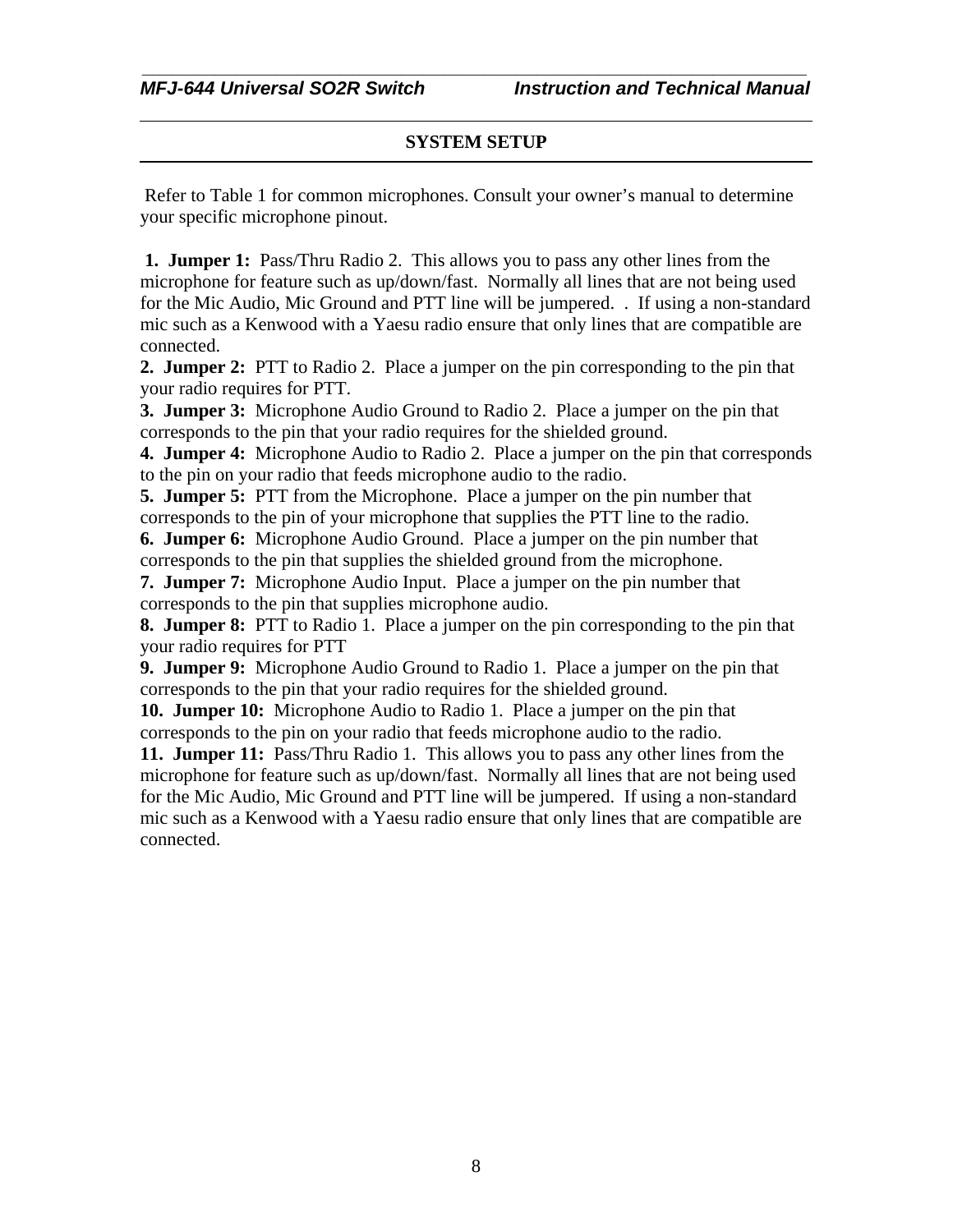*\_\_\_\_\_\_\_\_\_\_\_\_\_\_\_\_\_\_\_\_\_\_\_\_\_\_\_\_\_\_\_\_\_\_\_\_\_\_\_\_\_\_\_\_\_\_\_\_\_\_\_\_\_\_\_\_\_\_\_\_\_\_\_\_ MFJ-644 Universal SO2R Switch Instruction and Technical Manual*

# **SYSTEM SETUP**



**Figure 5: ICOM 8-Pin Round Microphone Setup**



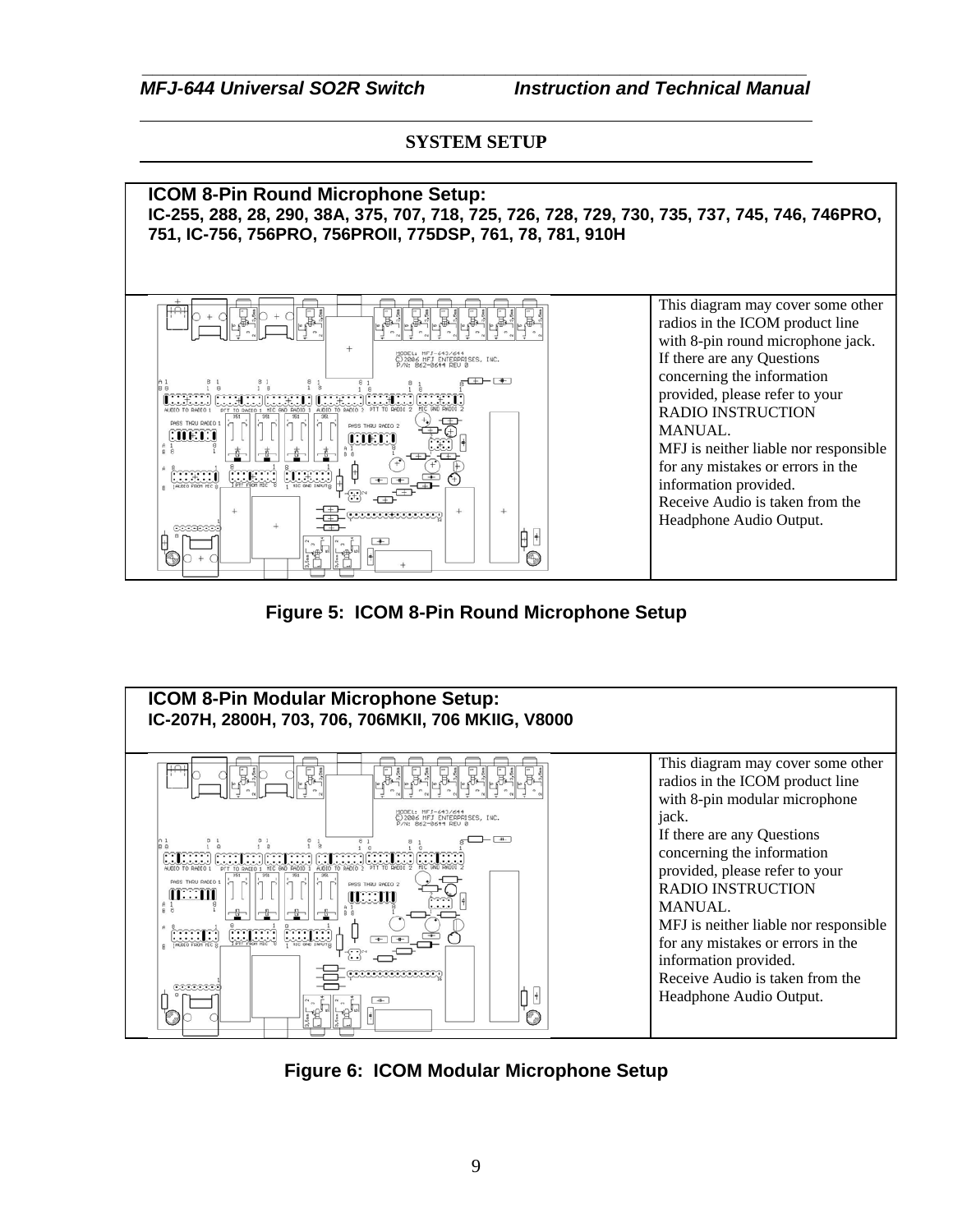

# **Figure 7: YAESU 8-pin Round Microphone Setup**



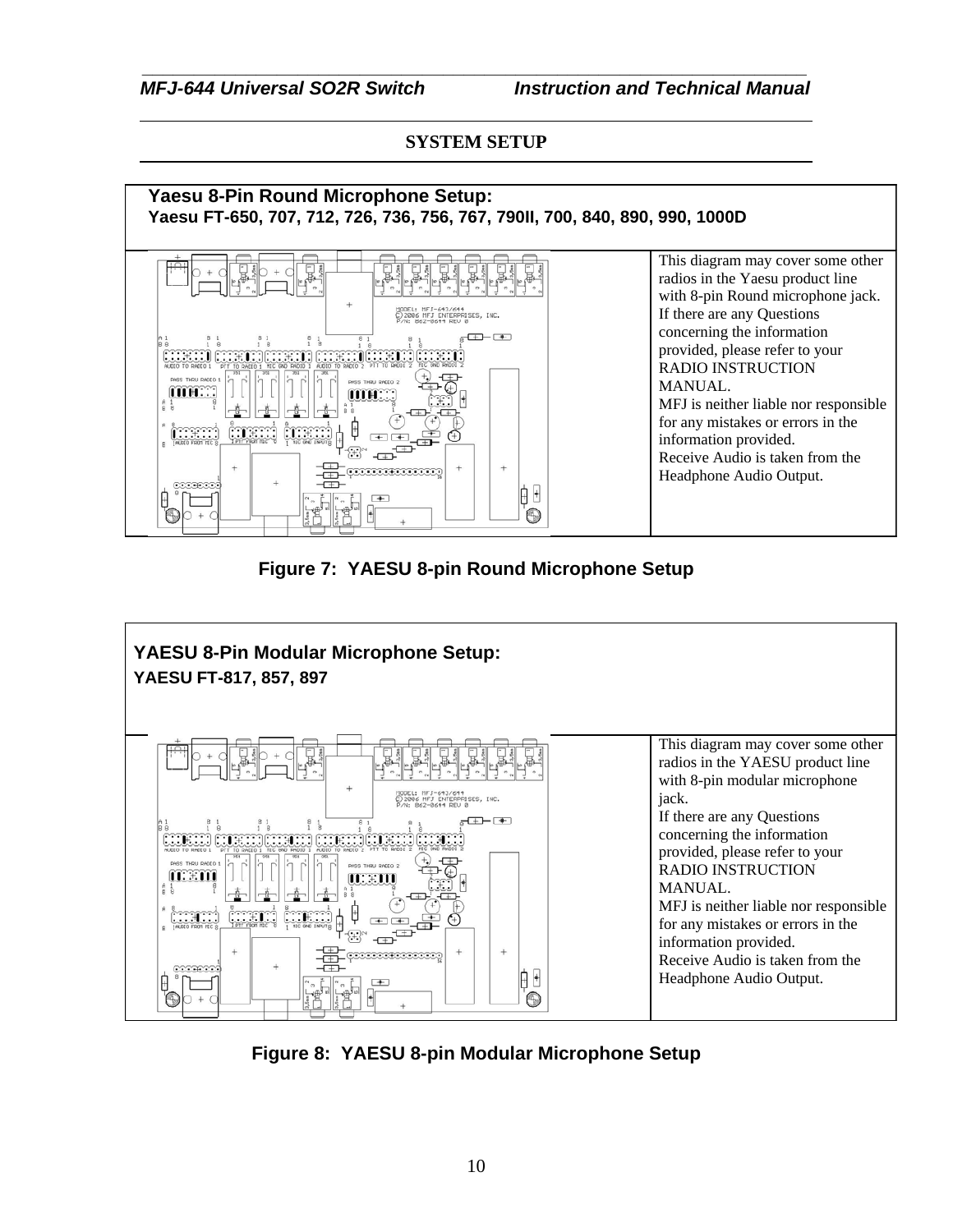*\_\_\_\_\_\_\_\_\_\_\_\_\_\_\_\_\_\_\_\_\_\_\_\_\_\_\_\_\_\_\_\_\_\_\_\_\_\_\_\_\_\_\_\_\_\_\_\_\_\_\_\_\_\_\_\_\_\_\_\_\_\_\_\_ MFJ-644 Universal SO2R Switch Instruction and Technical Manual*

# **SYSTEM SETUP**

**KENWOOD 8-Pin Round Microphone Setup:**

**TS-50, 60, 140, 430, 440, 450, 570, 660, 670, 680, 690, 711, 780, 811, 850, 870, 930, 940, 950 TM-201A, 201B, 211, 221, 231, 241, 321, 331, 401A, 401B, 421, 431, 441, 521, 531, 541, 621 TM-631, 701, 721, 731, 2530, 2550, 2570, TR-50, 751, 851, TW-4000, 4100**



**Figure 9: KENWOOD 8-pin Round Microphone Setup**



**Figure 10: KENWOOD 8-pin Modular Microphone Setup**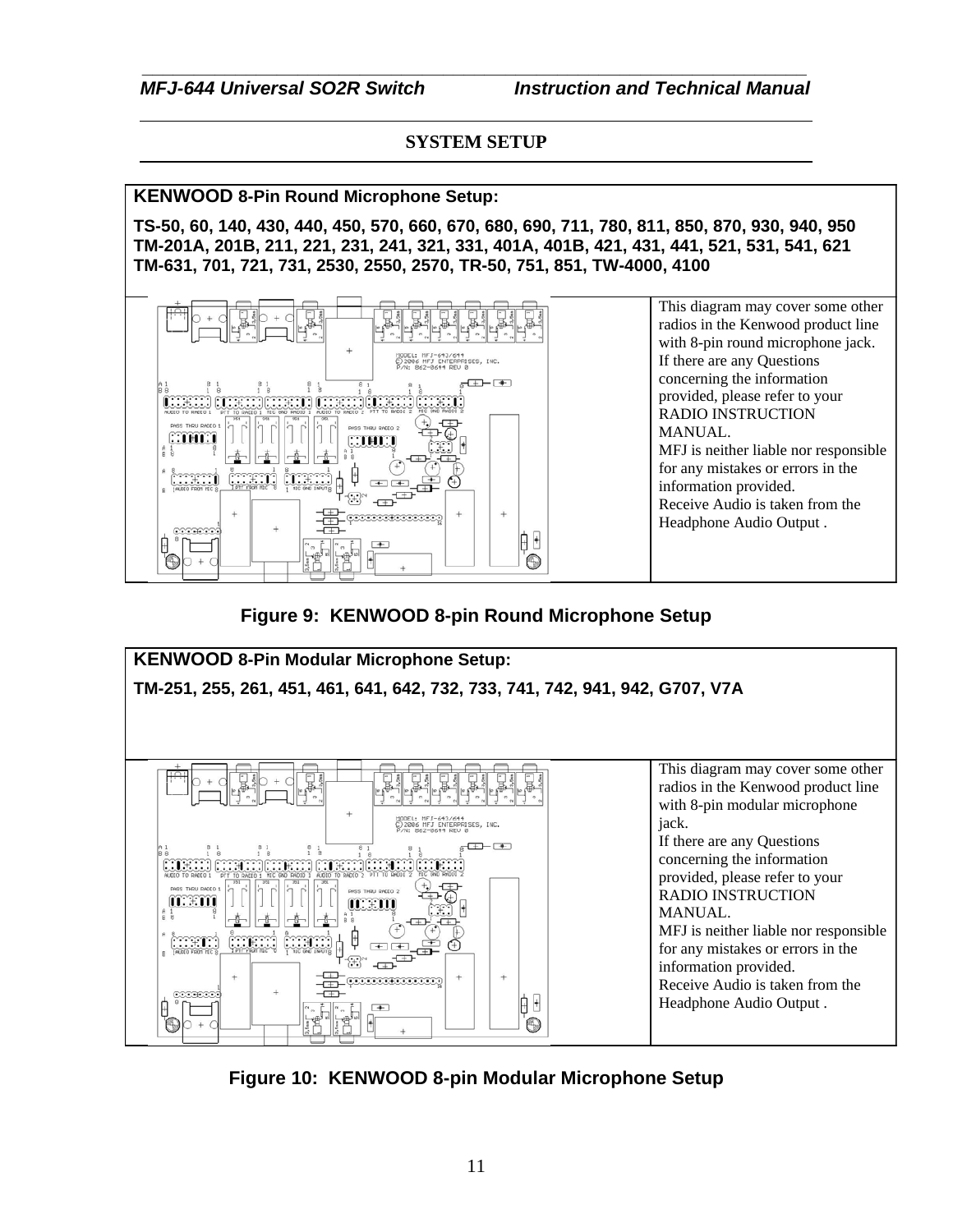*\_\_\_\_\_\_\_\_\_\_\_\_\_\_\_\_\_\_\_\_\_\_\_\_\_\_\_\_\_\_\_\_\_\_\_\_\_\_\_\_\_\_\_\_\_\_\_\_\_\_\_\_\_\_\_\_\_\_\_\_\_\_\_\_*

# **CUSTOMIZING INTERNAL JUMPERS (MFJ-644)**

If your radio is not listed above, you can create a custom jumper position table. Begin by removing the screws from the sides of the cabinet. Lift the cover off. Look from the front view and notice the group of pins and black jumpers on the left side behind the microphone connector and in front of the microphone output jack. Fill in a custom table like the following:

| Pin | JP9 rad | JP6 mic | JPI1 | JP7 mic | JP8 rad | JP5 mic | JP10 rad |
|-----|---------|---------|------|---------|---------|---------|----------|
|     | mic gnd | gnd     | pass | audio   | ptt     | ptt     | audio    |
|     |         |         | X    |         |         |         |          |
| ⌒   |         |         | X    |         |         |         |          |
|     |         |         | X    |         |         |         |          |
|     |         |         | X    |         |         |         |          |
|     |         |         | X    |         |         |         |          |
|     |         |         |      |         | X       | X       |          |
|     | X       | X       | X    |         |         |         |          |
|     |         |         |      | X       |         |         | X        |

#### **Table 1. Yaesu FT-1000 series**

To make a jumper table for an unlisted radio, you must look at the radio manual. Find the page that shows the microphone wiring. This is a sample of a Yaesu-style wiring diagram that was used above:



**Yaesu Mic Jack Pin-out, Front View Figure 11: Yaesu Mic Jack Pin-out, Front View**

If you compare table 1 to this connector diagram, you will see how it is laid out. Notice an "X" was placed at the appropriate PTT and MIC pins according to the rules below.

Look at the microphone-wiring diagram in your radio manual, fill in a table, and connect the leads as we have done in our example

- **1.) Jumper 7 and 10 should copy each other, and use the same jumper pin number for the center MIC wire.**
- **2.) Jumper 5 and 8 also jointly share the same pin numbers as the PTT pin.**
- **3.) The MIC GND, Jumper, should connect to the same pin as the outer MIC lead and only that pin.**
- **4.) Be sure to place a pass-through connection jumper on every lead EXCEPT numbers used on JP 5, 7, 8 and 10.**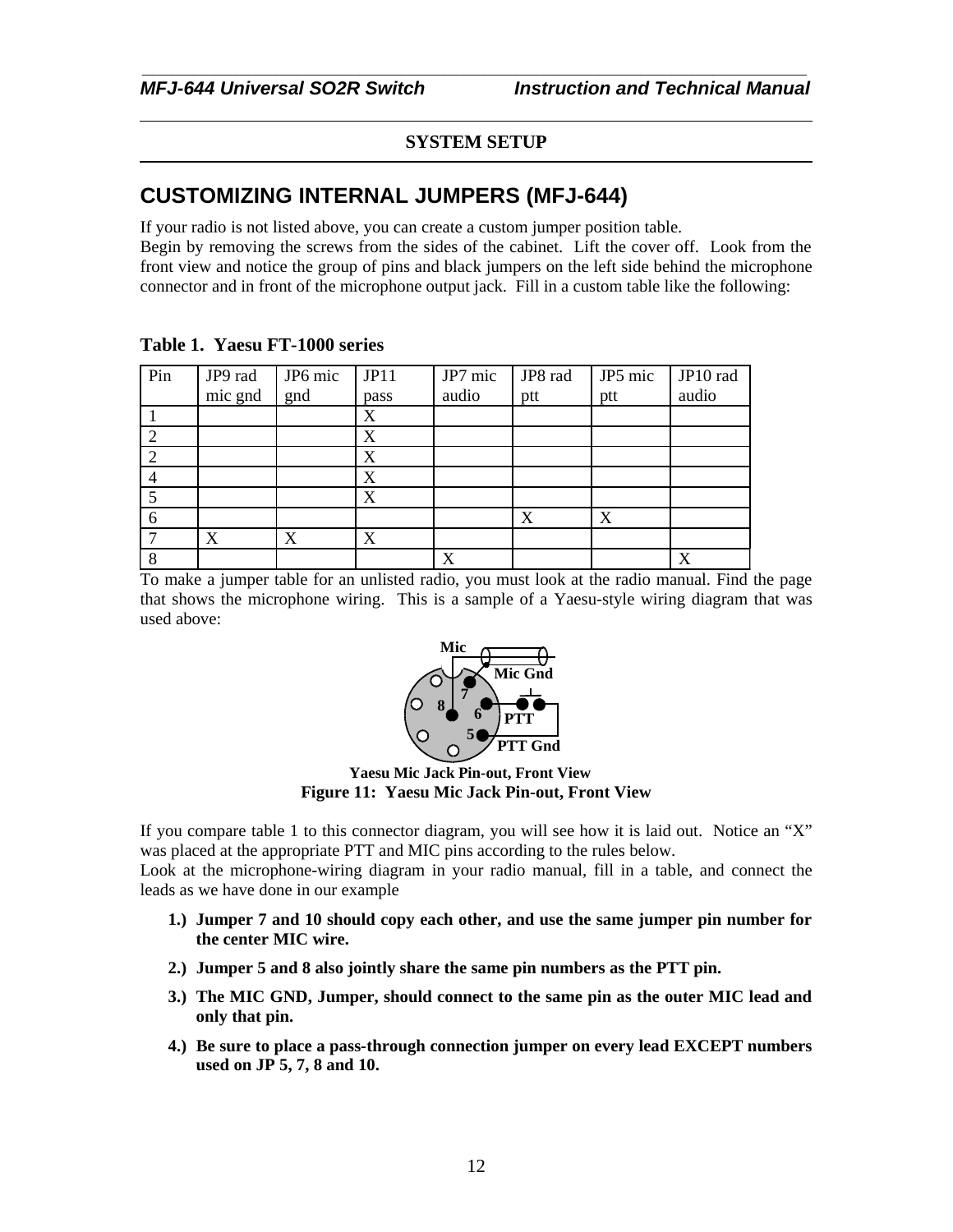#### **Table 2. Microphone Pin out Chart**

| Radio   | Pin <sub>1</sub> | Pin 2        | Pin <sub>3</sub> | Pin 4       | Pin 5        | Pin 6      | Pin 7      | Pin 8        |
|---------|------------------|--------------|------------------|-------------|--------------|------------|------------|--------------|
| Alinco  | <b>MIC</b>       | <b>PTT</b>   | <b>DOWN</b>      | UP          | 5            | AF         | <b>MIC</b> | <b>GND</b>   |
|         | <b>AUDIO</b>     |              |                  |             | <b>VOLTS</b> | <b>OUT</b> | <b>GND</b> |              |
| Icom    | <b>MIC</b>       | $+8$         | <b>UP/DOWN</b>   | SQL         | <b>PTT</b>   | <b>PTT</b> | <b>MIC</b> |              |
|         | <b>AUDIO</b>     | <b>VOLTS</b> |                  |             |              | <b>GND</b> | <b>GND</b> |              |
| Kenwood | <b>MIC</b>       | <b>PTT</b>   | <b>DOWN</b>      | UP          | 8            | NC         | <b>MIC</b> | <b>PTT</b>   |
|         | <b>AUDIO</b>     |              |                  |             | <b>VOLTS</b> |            | <b>GND</b> | <b>GND</b>   |
| Yaesu   | UP               | <b>GND</b>   | <b>DOWN</b>      | <b>FAST</b> | <b>GND</b>   | <b>PTT</b> | <b>MIC</b> | <b>MIC</b>   |
| FT1000  |                  |              |                  |             |              |            | <b>GND</b> | <b>AUDIO</b> |
|         |                  |              |                  |             |              |            |            |              |
| Yaesu   | UP               | $+5$         | <b>DOWN</b>      | <b>FAST</b> | <b>GND</b>   | <b>PTT</b> | <b>MIC</b> | <b>MIC</b>   |
| FT-990  |                  | <b>VOLTS</b> |                  |             |              |            | <b>GND</b> | <b>AUDIO</b> |
| $FT-$   |                  |              |                  |             |              |            |            |              |
| 1000MP  |                  |              |                  |             |              |            |            |              |

#### **Cables**

Simply connect your microphone to the appropriate input and use either a MFJ-5398 for 8 pin Round or MFJ-5397MX for 8 pin Modular connector to the output on the rear of the unit and attach to your radios.

Connect the audio from you radio's headphone jack to the 3.5-mm jack on the MFJ-644. If your radio output is mono, then simply wire the tip and the ring of the cable to provide audio to both sides of the headphones.

Connect a Foot Switch or Hand Switch to the PTT jack located on the rear of the unit.

# **Power**

The MFJ-644 will operate with any well-filtered 10-14 VDC power supply capable of at least 100 mA. The required power connector is a 2.1 -mm ID, 5.5 -mm OD coaxial power plug. As this is a quality audio unit use of an unregulated wall power supply transformer is not recommended as the unloaded voltages can easily exceed 15 volts and the lack of filtration and regulation can introduce hum and other components into your signal. Wire  $(+)$  voltage to center and  $(-)$  to common.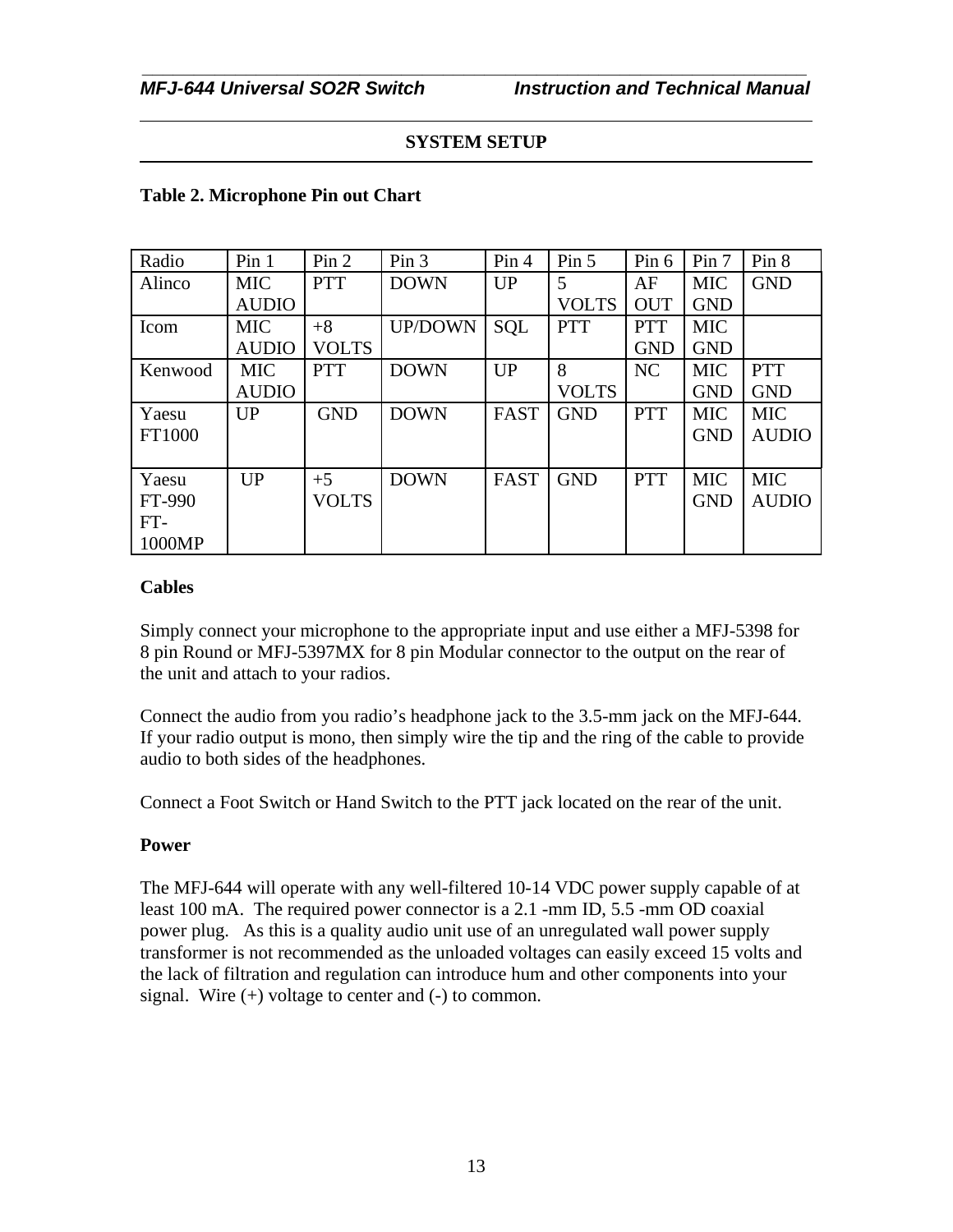#### **Headphones**

Use stereo headphones rated at 8-40 Ohms impedance. Jacks for either ¼ inch or 3.5 –mm headphones are included on the front of the unit. Use of quality phones will aid in the reproduction of the audio from your radios.

#### **Radio Audio**

Feed the audio from radio 1 into the jack labeled Radio 1 on the rear of the unit. Feed the audio from radio 2 into the jack labeled Radio 2 on the rear of the unit.

#### **THEORY OF OPERATION**

The MFJ-644 SO2R radio control switch uses an 8-pole double throw switch and 4 DpDt relays to control all functions between the 2 radios.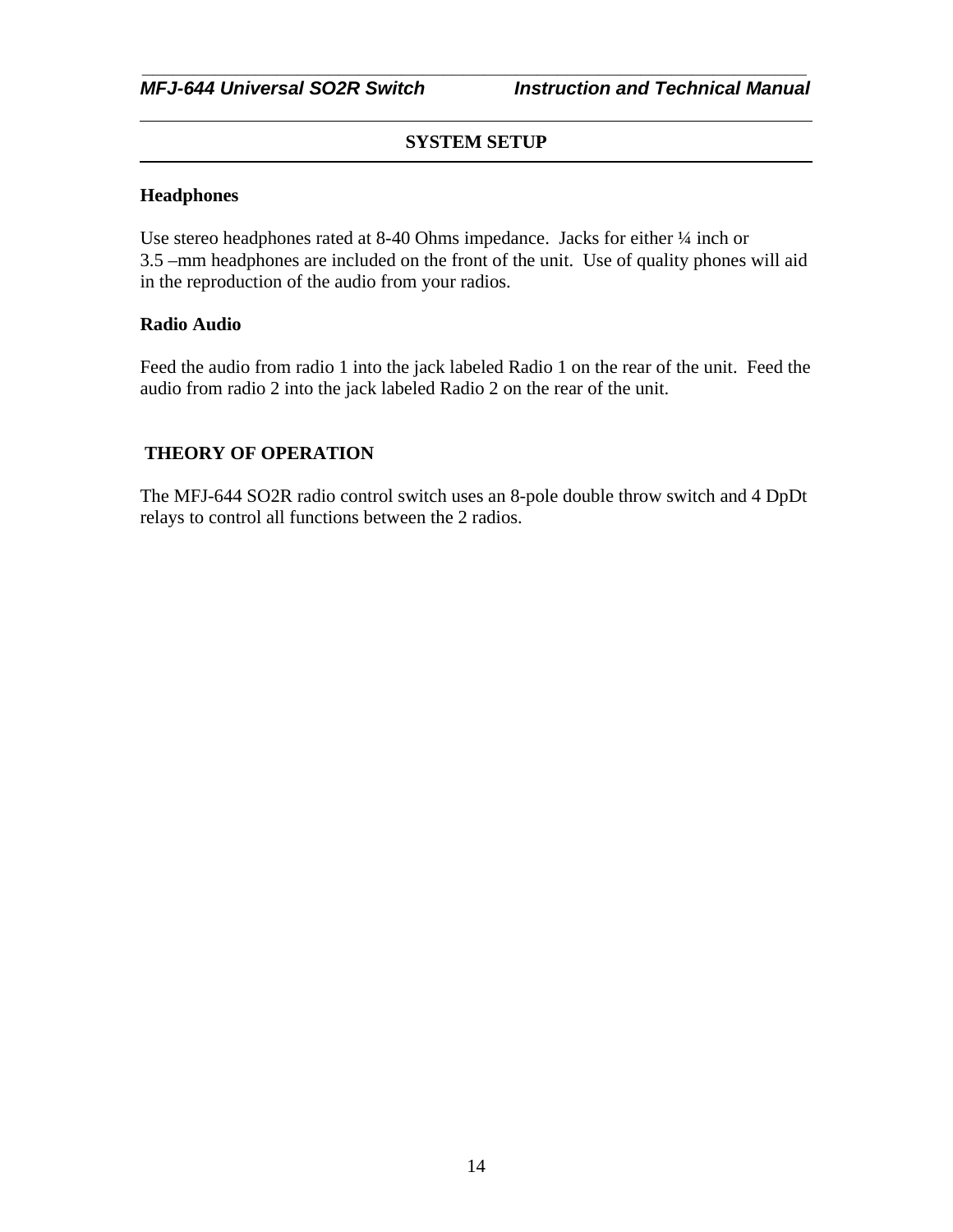# **EASY START INSTRUCTIONS**





Plug your microphone into the 3.5 –mm jack on the front of the unit. If using the MFJ-393 set header 1 to 5 volts (pins 5-6 shorted) and short header 2 pins 1-2. If using a Computer boom mic set header 1 to 5 volts (short pins 5-6) and short header 2 pins 3-4.

Plug your headphones into the appropriate jack on the front panel.

# **Adjusting the audio levels:**

Place the switch in the Radio 1 position and turn on Radio 1. Set the volume to a comfortable level.

Place the switch in the Radio 2 position and turn on Radio 2. Set the volume to a comfortable level.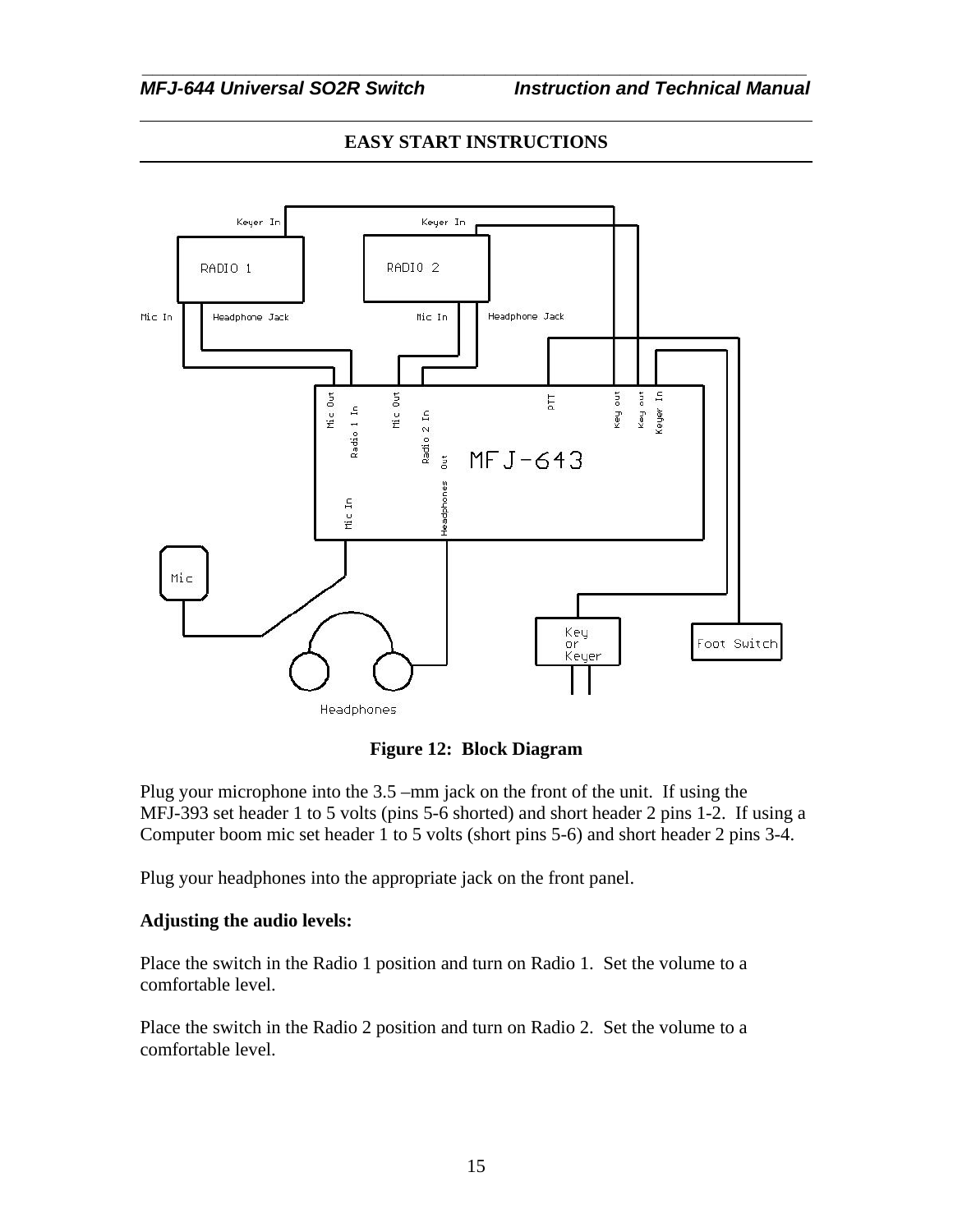### **EASY START INSTRUCTOINS**

*\_\_\_\_\_\_\_\_\_\_\_\_\_\_\_\_\_\_\_\_\_\_\_\_\_\_\_\_\_\_\_\_\_\_\_\_\_\_\_\_\_\_\_\_\_\_\_\_\_\_\_\_\_\_\_\_\_\_\_\_\_\_\_\_*

Place the switch in the Stereo position and the radios should be equal in volume Radio 1 in the left ear and Radio 2 in the right ear.

Place the switch in the Mix position and move the Mix control from radio 1 to radio 2 and you will see how the radios are continuously variable in volume.

#### **NOTE: The unit must have power applied to function properly.**

#### **TYPICAL SPECIFICATIONS**

| Input sourceDynamic or Electret mic low or high Z |
|---------------------------------------------------|
| Stereo or Monaural radio audio.                   |
| Sound card or Modem. Key or Keyer.                |

Output ………………………All lines switched between Radio 1 and Radio 2 depending on the position of SW1.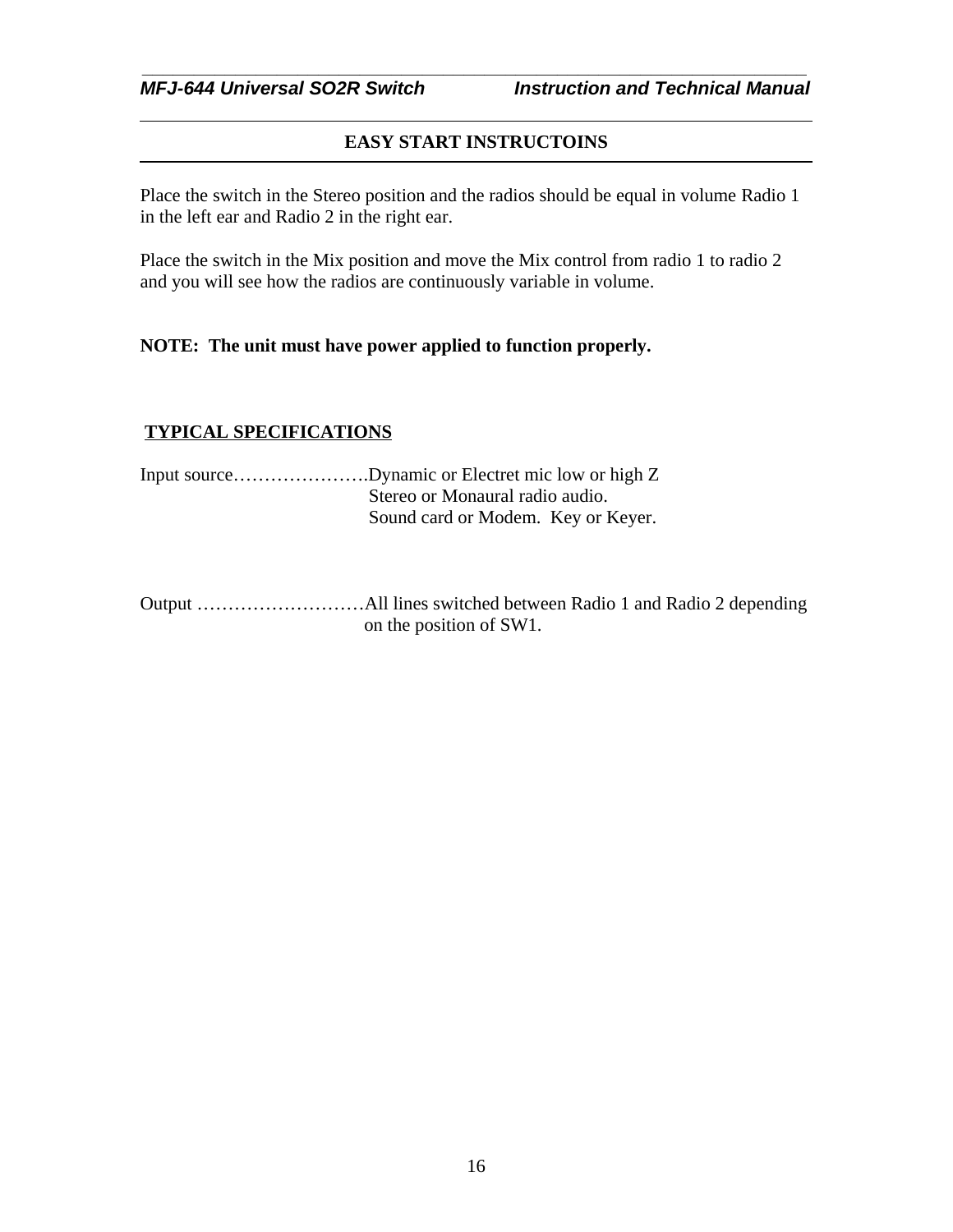

*\_\_\_\_\_\_\_\_\_\_\_\_\_\_\_\_\_\_\_\_\_\_\_\_\_\_\_\_\_\_\_\_\_\_\_\_\_\_\_\_\_\_\_\_\_\_\_\_\_\_\_\_\_\_\_\_\_\_\_\_\_\_\_\_*

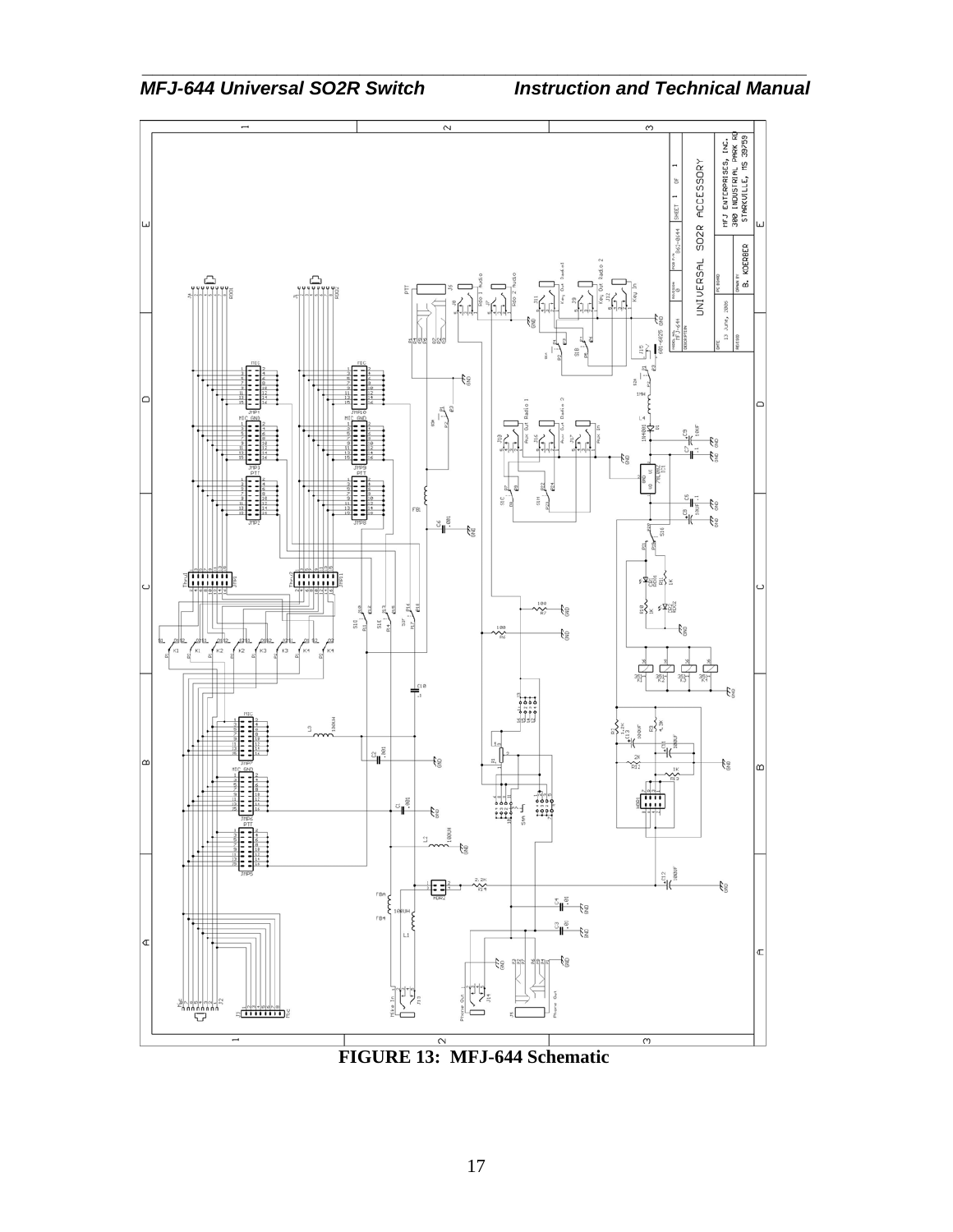# **TECHNICAL ASSISTANCE**

# **IN CASE OF DIFFICULTY**

**[ ] Won't Power up:** Check the polarity and connection to your power supply.

**[ ] No microphone audio:** Check the Mic Audio Jumper block and the Mic Ground Jumper block for proper placement of the jumper on the proper header position. If using a electret microphone ensure the phantom voltage has been set to the proper level.

**[ ] No receiver audio:** Check the cabling from your radio to the MFJ-644. Ensure the Test/Operate switch on the rear of the unit is in the Operate position.

**[ ] Station PTT will not function:** Check the PTT jumper block. Ensure that you have a ground between the radio and the MFJ-644 as the Mic Ground is isolated from the Chassis Ground.

**[ ] Noisy audio, Hum:** Magnetically induced hum can be caused to any modern piece of audio equipment by proximity to unshielded power transformers or equipment that radiated strong AC fields. Another source of hum can be caused by a ground loop. This is when equipment is connected together but do not have their grounds well connected. The use of "Daisy Chain" grounding techniques can contribute to this problem. The use of a single point ground is always recommended in Amateur Radio installations. Rf floating in the shack can also contribute to distortion. To determine if you have this problem simply transmit into a Dummy Load. If the distortion goes away then you have RF in the shack.

# **TECHNICAL ASSISTANCE**

If you have any problem with this unit first check the appropriate section of this manual. If the manual does not reference your problem or if reading the manual does not solve your problem, you may call *MFJ Technical Service* at **662-323-0549** or the *MFJ Factory* at **662-323-5869**. You will be best helped if you have your unit, manual and all information on your station handy so you can answer any questions the technician may ask.

You can also send questions by mail to MFJ Enterprises, Inc., 300 Industrial Park Road, Starkville, MS 39759; by Facsimile (FAX) to 662-323-6551; or by email to techinfo@mfjenterprises.com. Send a complete description of your problem, an explanation of exactly how you are using your unit, and a complete description of your station.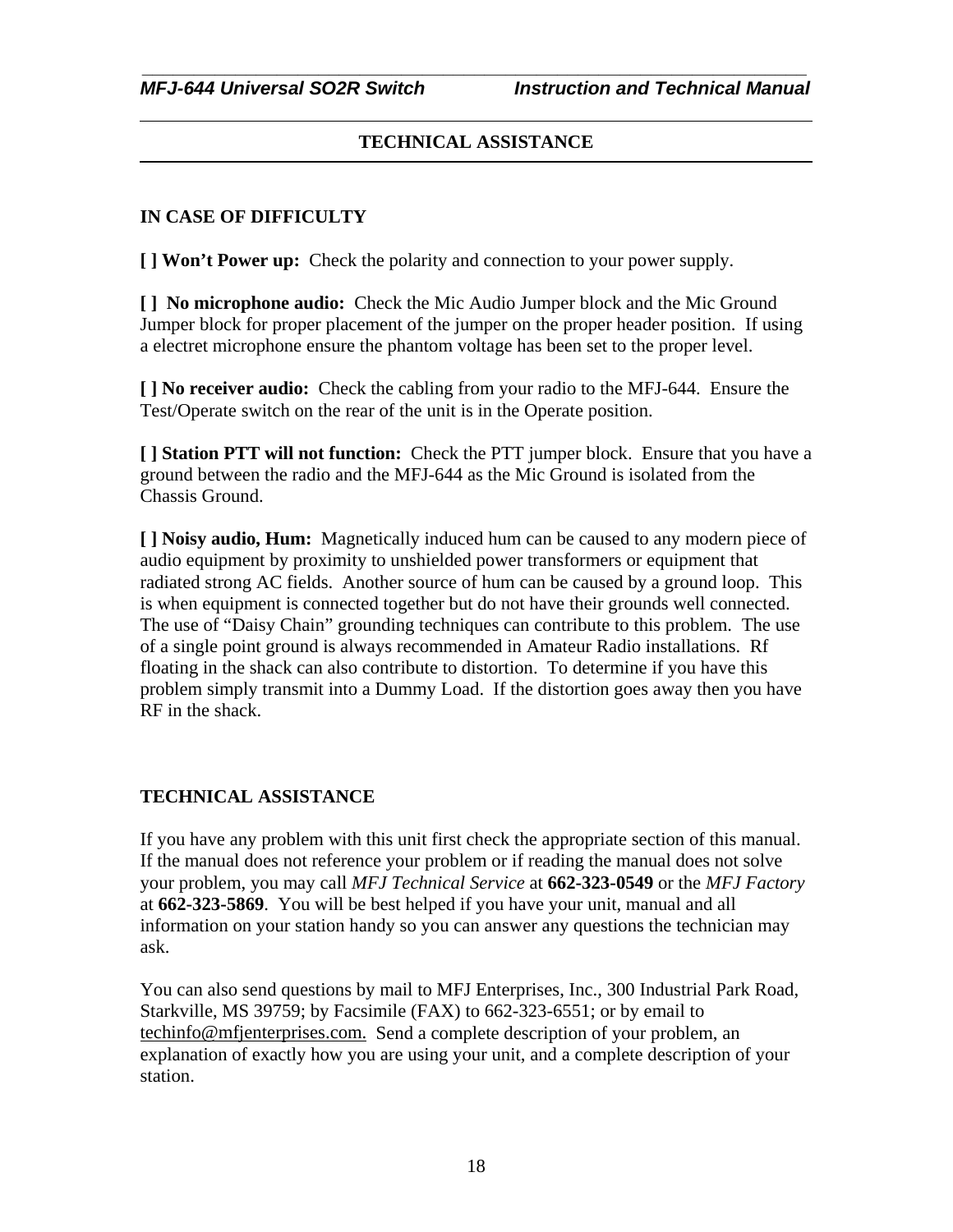# **LIMITED 12-MONTH WARRANTY**

MFJ Enterprises, Inc. warrants to the original owner of this product, if manufactured by MFJ Enterprises, Inc. and purchased from an authorized dealer or directly from MFJ Enterprises, Inc. to be free from defects in material and workmanship for a period of 12 months from date of purchase provided the following terms of this warranty are satisfied.

- **1.** The purchaser must retain the dated proof-of-purchase (bill of sale, canceled check, credit card or money order receipt, etc.) describing the product to establish the validity of the warranty claim and submit the original or machine reproduction of such proof of purchase to MFJ Enterprises, Inc. at the time of warranty service. MFJ Enterprises, Inc. shall have the discretion to deny warranty without dated proof-of-purchase. Any evidence of alteration, erasure, or forgery shall be cause to void any and all warranty terms immediately.
- **2.** MFJ Enterprises, Inc. agrees to repair or replace at MFJ's option without charge to the original owner any defective product under warrantee provided the product is returned postage prepaid to MFJ Enterprises, Inc. with a personal check, cashiers check, or money order for **\$7.00** covering postage and handling.
- **3.** This warranty is **NOT** void for owners who attempt to repair defective units. Technical consultation is available by calling the Service Department at 662-323-0549 or the MFJ Factory at 662-323-5869.
- **4.** This warranty does not apply to kits sold by or manufactured by MFJ Enterprises, Inc.
- **5.** Wired and tested PC board products are covered by this warranty provided **only the wired and tested PC board product is returned.** Wired and tested PC boards installed in the owner's cabinet or connected to switches, jacks, or cables, etc. sent to MFJ Enterprises, Inc. will be returned at the owner's expense unrepaired.
- **6.** Under no circumstances is MFJ Enterprises, Inc. liable for consequential damages to person or property by the use of any MFJ products.
- **7. Out-of-Warranty Service:** MFJ Enterprises, Inc. will repair any out-of-warranty product provided the unit is shipped prepaid. All repaired units will be shipped COD to the owner. Repair charges will be added to the COD fee unless other arrangements are made.
- **8.** This warranty is given in lieu of any other warranty expressed or implied.
- **9.** MFJ Enterprises, Inc. reserves the right to make changes or improvements in design or manufacture without incurring any obligation to install such changes upon any of the products previously manufactured.
- **10.** All MFJ products to be serviced in-warranty or out-of-warranty should be addressed to:

#### **MFJ Enterprises, Inc., 300 Industrial Park Road Starkville, Mississippi 39759 USA**

and must be accompanied by a letter describing the problem in detail along with a copy of your dated proof-of-purchase.

**11.** This warranty gives you specific rights, and you may also have other rights, which vary from state to state.